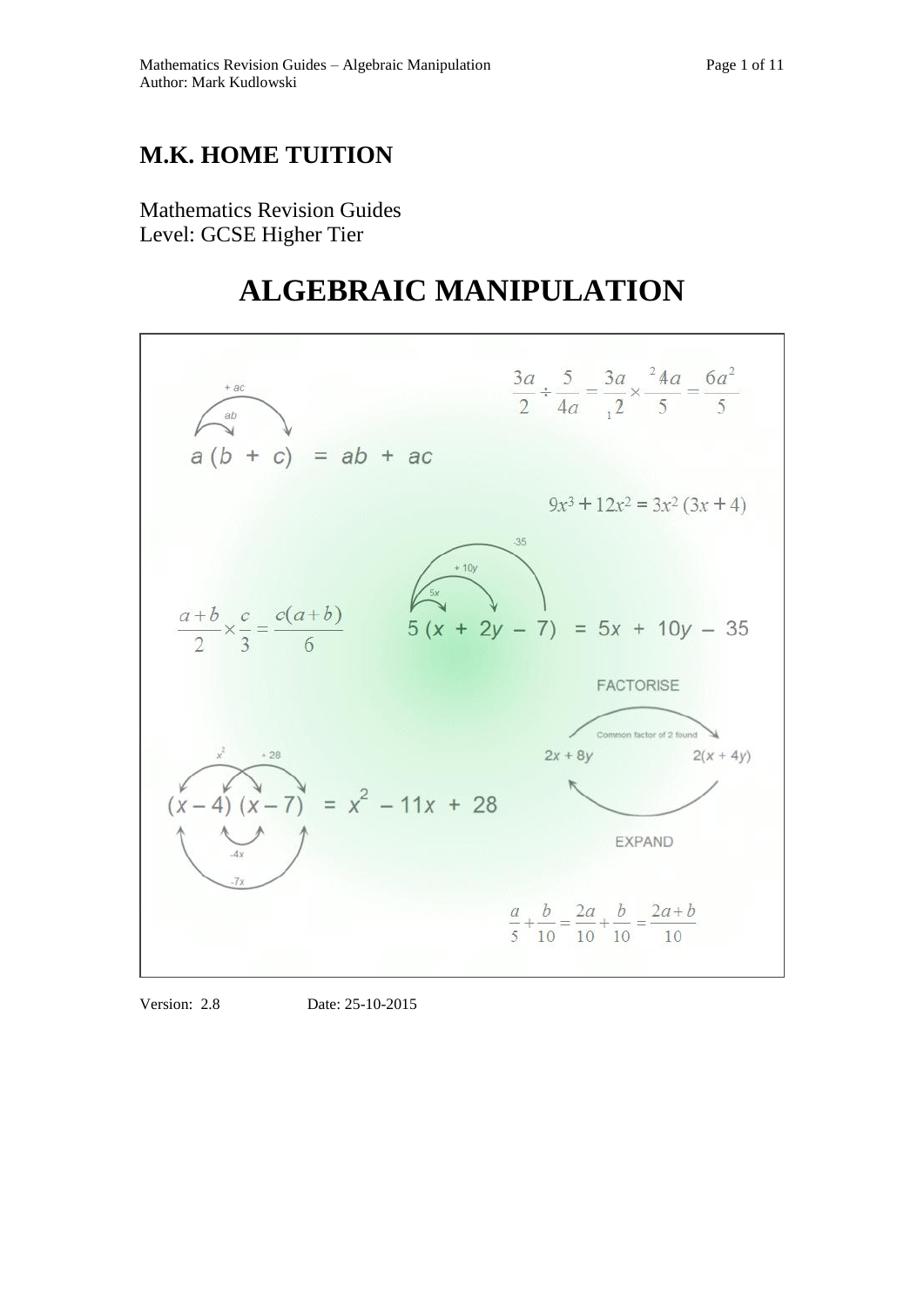### **BASICS OF ALGEBRA**

First, a few definitions:

A **term** is an arrangement of algebraic symbols, which could include numbers, letters or both. The symbols in a term can be products or quotients.

Letters are used to represent unknown quantities.

Examples of terms are 2*x*, 4*xy*,  $-2x^2$ ,  $y^3$  and *y x* .

It is usual not to include the  $\times$  sign to indicate products, so we write 2*x* rather than 2  $\times$  *x*. Neither do we put 1 in front of a term, so we say *x* and not 1*x*, and  $-x$  instead of  $-1x$ .

Also, products are always written with numbers (if any exist), followed by letters, preferably in alphabetical order.

Thus, we say 2*ab* and never *a*2*b* ; also 3*xy* is preferable to 3*yx*.

Quotients are also usually shown as fractions rather than by using the  $\div$  sign,

so we write 
$$
\frac{x}{y}
$$
 in preference to  $x \div y$ .

An **expression** is any arrangement of terms, connected by  $+$  and  $-$  signs. The sign refers to the term immediately after it, and if the first term is not signed, it is taken to be positive, i.e. have an invisible + sign at the start. .

Therefore  $2x^2$  - 6*x* means the sum of the terms '+2 $x^2$ ' and '-6*x*'.

Expressions and quantities in algebra are handled as they are in arithmetic:

3*A* + *A* = 4*A*; (remember *A* = 1*A*);  $7x \times 2x = 14x^2$  (recall index laws);  $y^3 \div y^2 = y$  (*y* is the same as *y*<sup>1</sup>).

#### **Collecting like terms**

When algebraic terms are all multiples of the **same power of a variable** (or variables), they can be simplified by collecting like terms. Numbers (constants) can similarly be collected.

#### **Examples (1):**

| $3a + 5 + 4a - 1$   | can be simplified to $7a + 4$                                                                                                                                                                        |
|---------------------|------------------------------------------------------------------------------------------------------------------------------------------------------------------------------------------------------|
| $6a - b$            | cannot be simplified as there are no like terms.<br>( <i>a</i> and <i>b</i> are different variables)                                                                                                 |
| $x^2+3x$            | cannot be simplified by collecting, as the powers of $x$ are different.                                                                                                                              |
| $x^2$ - 5xy + $y^2$ | cannot be simplified by collecting, as the powers of x and y are different.                                                                                                                          |
| $3n - 2n - 4n$      | can be simplified to $-3n$ .                                                                                                                                                                         |
| $5a + 4b + 3a - 6b$ | can be simplified to $8a - 2b$<br>(Add the <i>a</i> 's first, then the <i>b</i> 's, noting that the $-$ sign goes with the 6 <i>b</i> )                                                              |
| $3yx + xy$          | can be simplified to $4xy$ , since xy and yx are the same.                                                                                                                                           |
|                     | $5n^2 + 3n - 2n + n^3 - 2n^2$ can be simplified to $n^3 + 3n^2 + n$ , by collecting all the like powers of <i>n</i> .<br>It is also usual to write the result in descending order of powers of $n$ . |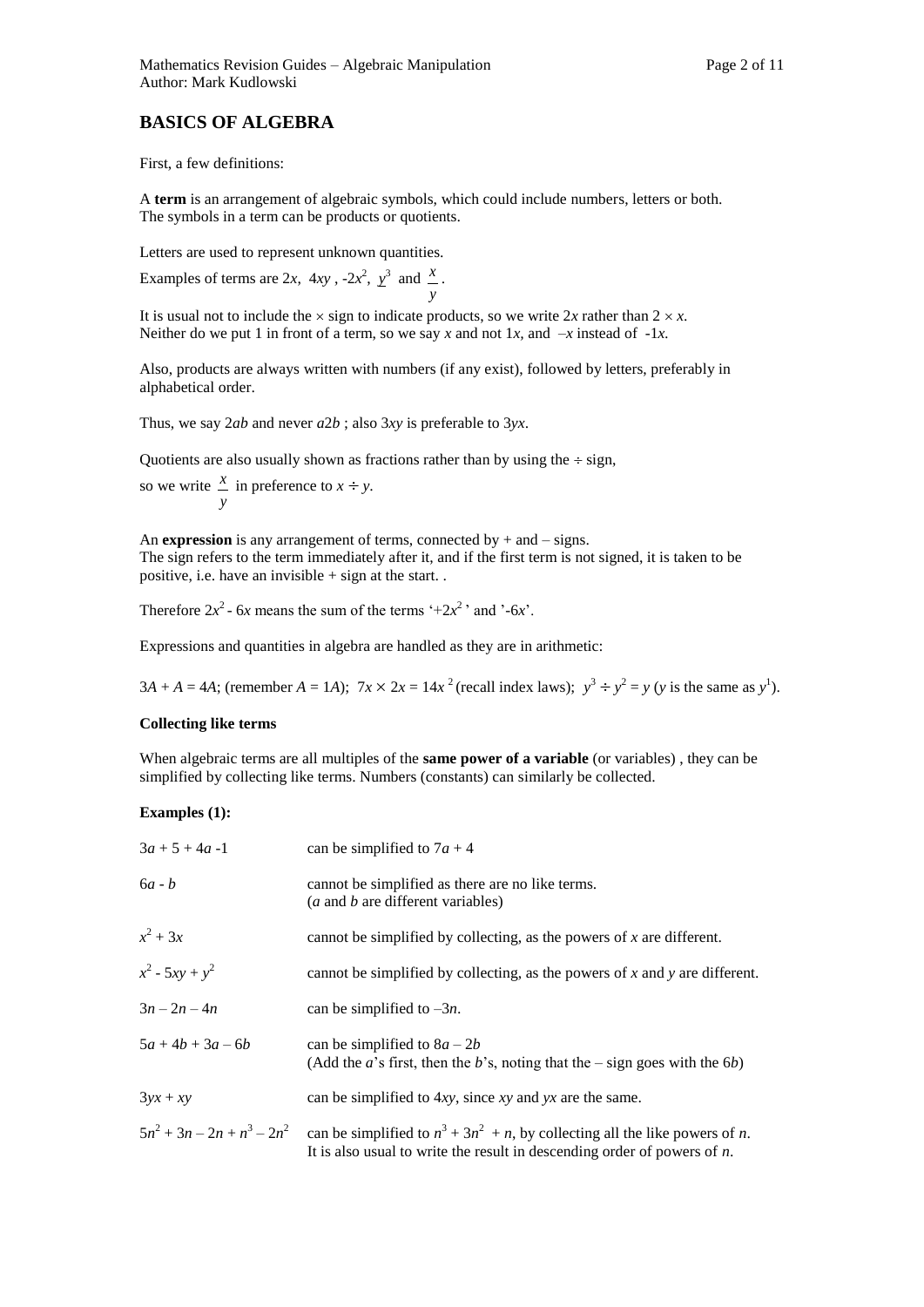#### **Algebraic expansion ("multiplying brackets out").**

#### **Multiplying letters, numbers and brackets**.

Expressions are often simplified by multiplying them together. Thus:

#### **Examples (2):**

| $3a \times 4b$           | $3 \times 4 \times a \times b$                       | 二   | 12ab  |
|--------------------------|------------------------------------------------------|-----|-------|
| $5a \times 3b \times 2c$ | $(5 \times 3 \times 2) \times (a \times b \times c)$ | $=$ | 30abc |

Other examples are to be found in the document "Laws of Indices".

Also, remember that  $(2a)^2$  is not the same as  $2a^2$ .

| $2a^2$   | $=$ | $2 \times a \times a$                 | (only $a$ is squared)                |
|----------|-----|---------------------------------------|--------------------------------------|
| $(2a)^2$ | $=$ | $2 \times a \times 2 \times a = 4a^2$ | (both the 2 and the $a$ are squared) |

#### **Multiplying out single brackets.**

Everything inside the bracket must be multiplied by everything outside it, a process called **expanding.** 

**Examples (3):** Expand the following: i)  $2(x+4)$ ; ii)  $a(b+c)$ ; iii)  $x(x-2)$ ; iv)  $5(x + 2y - 7)$ 

i) 
$$
2(x+4) = 2x + 8
$$
  
2  $(x + 4) = 2x + 8$   
2  $(x + 4) = 2x + 8$ 

ii) 
$$
a(b+c) = ab + ac
$$
  
\na  $(b + c) = ab + ac$   
\nb  $a(b + c) = ab + ac$ 

iii) 
$$
x(x-2) = x^2 - 2x
$$
  
 $x(x - 2) = x^2 - 2x$ 

iv)  $5(x+2y-7) = 5x + 10y - 35$ 

$$
5(x + 2y - 7) = 5x + 10y - 35
$$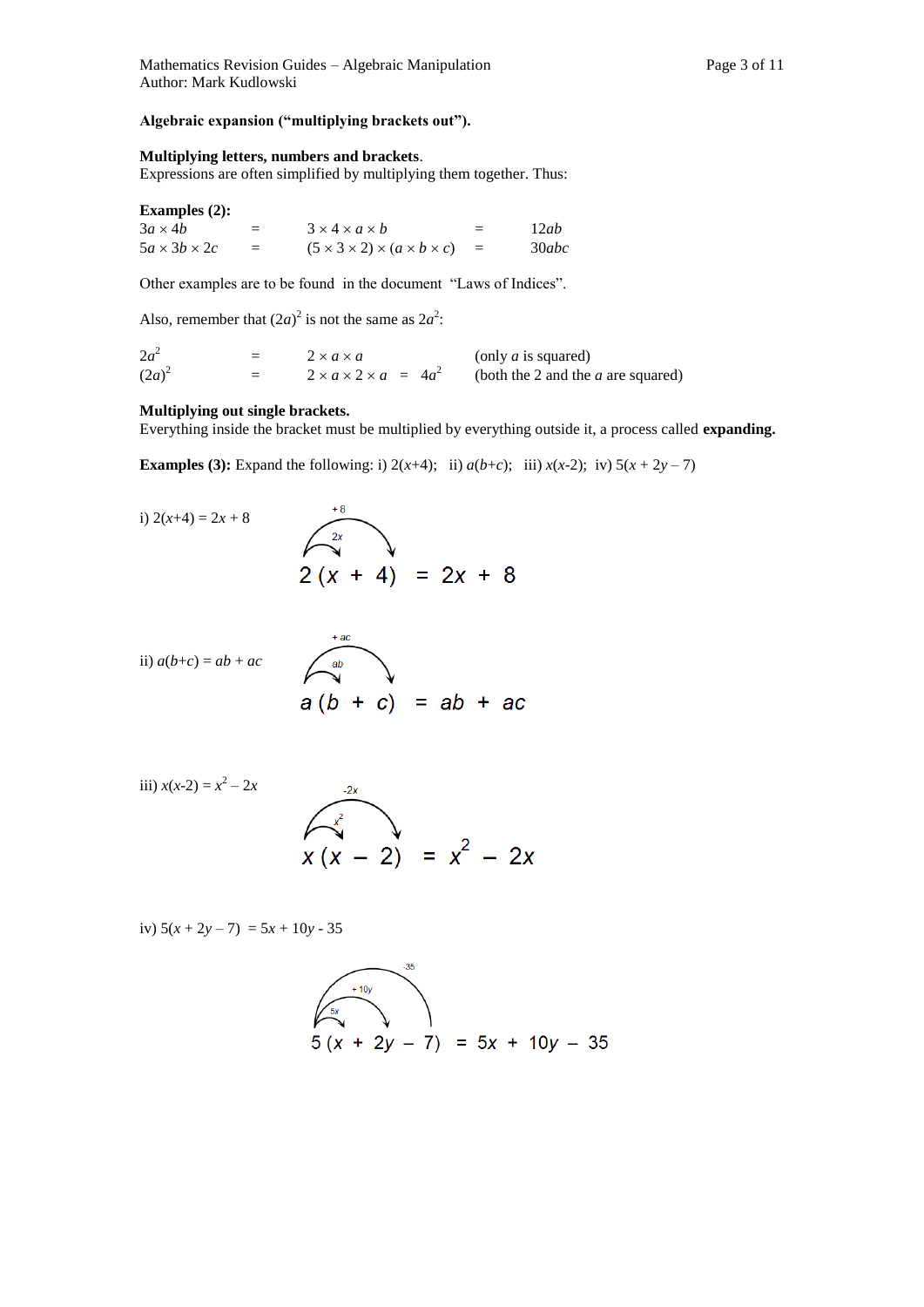Mathematics Revision Guides – Algebraic Manipulation Page 4 of 11 Author: Mark Kudlowski

If the term *outside* the bracket is negative, all the signs of the terms *inside* the brackets must be reversed when expanding.

**Examples (4):** Expand the following: i)  $-3(4p + 5q)$ ; ii)  $-3(1 - 2a)$ ; iii)  $-2x(3x - 1)$ 

i) 
$$
-3(4p + 5q) = -12p - 15q
$$
  
\n $-3(4p + 5q) = -12p - 15q$   
\nii)  $-3(1-2a) = -3 + 6a = 6a - 3$   
\n $3(4p + 5q) = -12p - 15q$ 

$$
(1-2a) = -3 + 6a = 6a - 3
$$
  

$$
-3(1 - 2a) = -3 + 6a = 6a - 3
$$

If an expression contains a mixture of positive and negative terms, it is more usual to express it with positive term first, i.e.  $1 - 2a$  rather than  $-2a + 1$ .

iii) 
$$
-2x(3x-1) = -6x^2 + 2x
$$
  
  
-2x(3x - 1) =  $-6x^2 + 2x = 2x - 6x^2$ 

**Examples (5) :** Evaluate: i)  $2(a+3) + 3(a+1)$ ; ii)  $5(a+b) - 2(a+2b)$ , simplifying the results.

i)  $2(a+3) + 3(a+1) = 2a + 6 + 3a + 3 = 5a + 9$ .

ii)  $5(a + b) - 2(a + 2b) = 5a + 5b - 2a - 4b = 3a + b$ .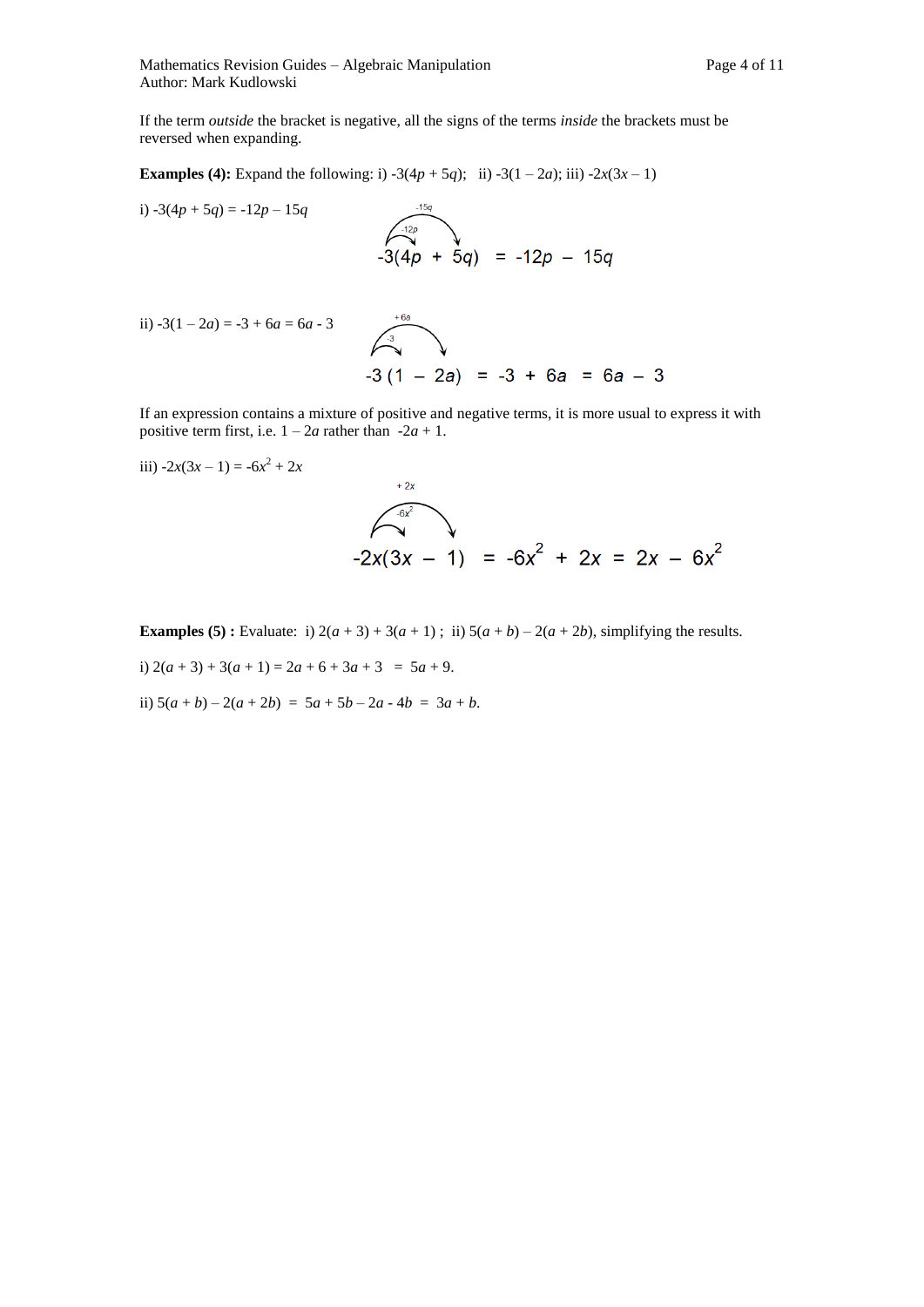#### **Multiplying out double brackets.**

Each term in the first bracket is multiplied by each term in the second bracket. All the examples here involve expressions of two terms being multiplied together.

**Examples (6):** Expand and simplify; i)  $(x+3)(x+5)$ ; ii)  $(x-4)(x-7)$ ; iii)  $(x+4)^2$ ; iv)  $(x+5)(x-5)$ 

i)  $(x+3)(x+5) = x^2 + 8x + 15$ . .

There are two terms in *x* in the expansion, 3*x* and 5*x*. They can be collected to give 8*x*.

Alternatively, we could work in one line as follows :

 $(x+3)(x+5) = x(x+5) + 3(x+5)$ 

 $=x^2 + 5x + 3x + 15$  (expand)  $=x^2 + 8x + 15$  (collect)

ii)  $(x-4)(x-7) = x^2 - 11x + 28$ .

Working without diagram:

 $(x-4)(x-7) = x(x-7) - 4(x-7)$  $=x^2 - 7x - 4x + 28$  (expand)  $=x^2 -11x + 28$  (collect)

(Watch the minus signs !)

iii)  $(x+4)^2 = (x+4)(x+4) = x^2 + 8x + 16$ . We have had to rewrite this squared expression.

Working without diagram:

 $(x+4)(x+4) = x(x + 4) + 4(x + 4)$  $= x^2 + 4x + 4x + 16$  (expand)  $= x^2 + 8x + 16$  (collect)

iv)  $(x+5)(x-5) = x^2 - 25$ . This time, the terms in *x* cancel out to zero.

Working without diagram:

 $(x+5)(x-5) = x(x-5) + 5(x-5)$  $=x^2 -5x + 5x -25$  (expand)  $=x^2$ (collect)  $3)(x + 5) = x^2 + 8x + 15$ 





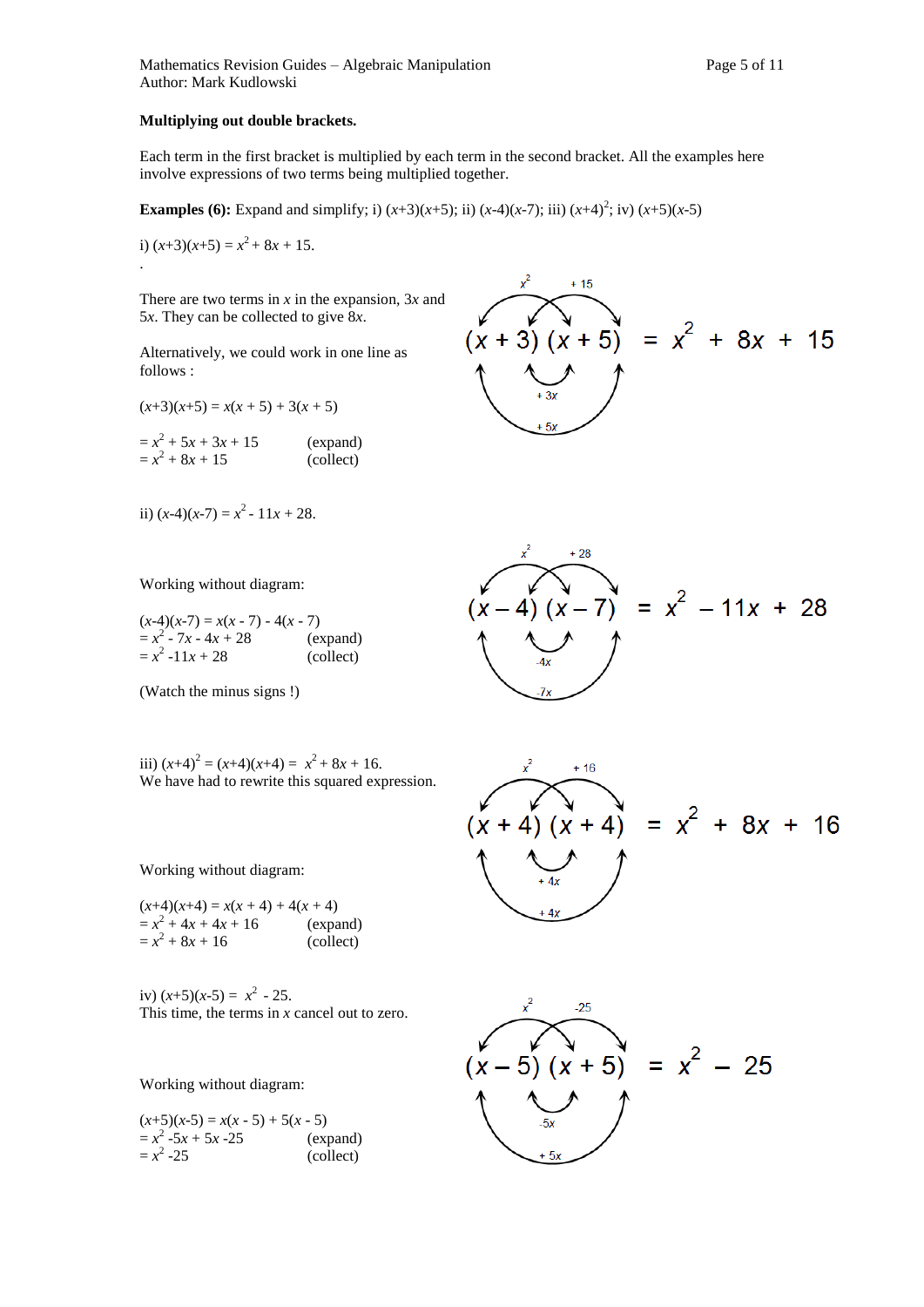#### **Multiplying out triple brackets. (From 2017).**

This is an extension to multiplying out double brackets, and is best performed in linear form.

**Examples (6):** Expand and simplify; i)  $(x+2)(x+3)(x+5)$ ; ii)  $(x-6)(x-4)(x-7)$ ; iii) (*x*-4)(2*x*+3)(5*x*+6)

i) We begin with  $(x+3)(x+5) = x(x+5) + 3(x+5)$ 

 $=x^2 + 5x + 3x + 15$  (expand)  $= x^2 + 8x + 15$  (collect)

Next, we multiply this product by  $(x+2)$ :

 $(x+2)(x+3)(x+5)$  $= x(x^2 + 8x + 15) + 2(x^2 + 8x + 15)$  $= x^3 + 8x^2 + 15x + 2x^2 + 16x + 30$  (expand)  $= x^3 + 10x^2 + 31x + 30$  (collect)

:.  $(x+2)(x+3)(x+5) = x^3 + 10x^2 + 31x + 30$ .

ii) Start with  $(x-4)(x-7) = x(x-7) - 4(x-7)$ 

| $= x^2 - 7x - 4x + 28$ | (expand)  |
|------------------------|-----------|
| $= x^2 - 11x + 28$     | (collect) |

Then we multiply by  $(x-6)$ :

 $(x-6)(x-4)(x-7)$ 

 $= x(x^2 - 11x + 28) - 6(x^2 - 11x + 28)$  $= x^{3} -11x^{2} + 28x - 6x^{2} + 66x - 168$  (Be careful with the minus signs !)  $= x^3 - 17x^2 + 94x - 168$ 

:  $(x-6)(x-4)(x-7) = x^3 - 17x^2 + 94x - 168$ .

iii) Firstly,  $(x-4)(2x+3) = x(2x+3) - 4(2x+3)$ 

 $= 2x^2 + 3x - 8x - 12$  (expand)  $= 2x^2$ (collect)

Multiplying by  $(5x+6)$  we then have

 $(x-4)(2x+3)(5x+6)$ 

 $= 5x (2x^2 - 5x - 12) + 6(2x^2 - 5x - 12)$  $= 10x^3 - 25x^2 - 60x + 12x^2 - 30x - 72$  $= 10x^3 - 13x^2 - 90x - 72$ 

 $\therefore$   $(x-4)(2x+3)(5x-6) = 10x^3 - 13x^2 - 90x - 72.$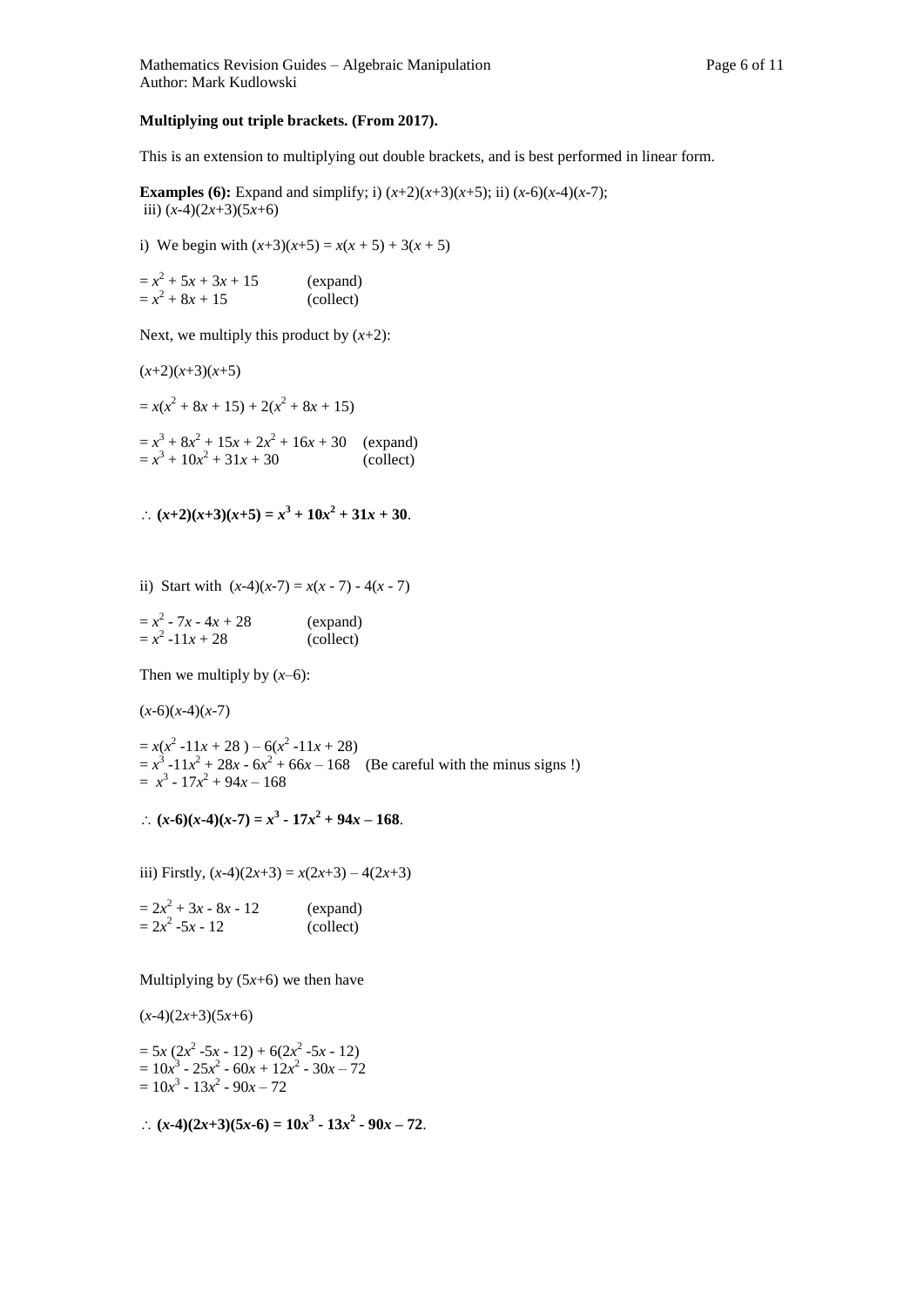Mathematics Revision Guides – Algebraic Manipulation Page 7 of 11 Author: Mark Kudlowski

#### **Factorisation (putting brackets in).**

This is the reverse process of expanding brackets. An expression is put into brackets by taking out common factors.



Thus to factorise  $2x + 8y$ , we need to a) recognise that 2 is a factor of each term, b) take 2 out as a common factor and c) complete the expression within the bracket by dividing each term by 2, so that the result is equivalent to  $2x + 8y$  when multiplied out.

**Examples (8):** Factorise: i)  $8x - 16$ ; ii)  $3x + 18$ ; iii)  $5x^2 + x$ ; iv)  $6x^2 + 4x$ ; v)  $9x^3 + 12x^2$ 

i)  $8x - 16 = 8(x - 2)$ . Checking the numbers first, we find that 8 and 16 have a common factor of 8. Since only one of the terms has an *x* in it, we cannot take *x* out.

ii)  $3x + 18 = 3(x + 6)$ . The common factor is 3.

iii)  $5x^2 + x = x(5x + 1)$ . This time, there are no common factors among the numbers, but *x* occurs in both – as its square in  $5x^2$  and by itself in *x*. Thus *x* is a common factor and can be taken out, whilst all the powers of *x* inside the bracket are reduced by 1.

iv)  $6x^2 + 4x = 2x(3x + 2)$ . Here we have a common factor of 2 among the numbers, and of *x* among the powers of *x.* We therefore take out a common factor of 2*x*.

v)  $9x^3 + 12x^2 = 3x^2 (3x + 4)$ . The common factor among the numbers is 3, and the powers of *x* in each term are 3 and 2 respectively. The lowest power of *x* is its square, so we also take out  $x^2$ . The common factor to go outside the bracket is therefore  $3x^2$ .

What we are effectively doing here is finding the H.C.F. of all the terms in question.

To find this H.C.F, we first find the H.C.F. of the number parts of each term. Then we go through the letters, and check out the lowest power of any particular letter. If any letter is absent in some terms but present in others, then that letter will be absent from the H.C.F.

When we factorised  $6x^2 + 4x$ , we first checked the number parts, and noticed that 4 and 6 had an H.C.F. of 2, so that 2 was taken out of the brackets.

Then, we checked out the letter *x*, finding  $x^2$  and *x* there. The lowest power of *x* was *x* itself, and so that went outside the brackets.

Hence 2x is the H.C.F. of  $6x^2$  and 4x, and the expression can be rewritten  $2x(3x + 2)$  after dividing each term by 2*x.* 

**Example (9):** Factorise  $20a^2b^2c + 15a^3b^3 - 10a^2b$ .

Checking the numbers: the H.C.F. of 20, 15 and 10 is 5. Checking *a*: the powers found are 2, 3 and 2, of which the lowest is 2, or  $a^2$ , so  $a^2$  is in the H.C.F. Checking *b*: the powers found are 2, 3 and 1, of which the lowest is 1, or *b*, so *b* is in the H.C.F. Checking *c*: this letter is found in the first term only, so cannot occur in the H.C.F.

The H.C.F. of all the terms is therefore the product of 5,  $a^2$  and b, or  $5a^2b$ . Dividing each term by  $5a^2b$  and bracketing gives a final result of  $5a^2b(4bc + 3ab^2 + 2)$ .

We can always check the result of a factorisation by expanding out the brackets again.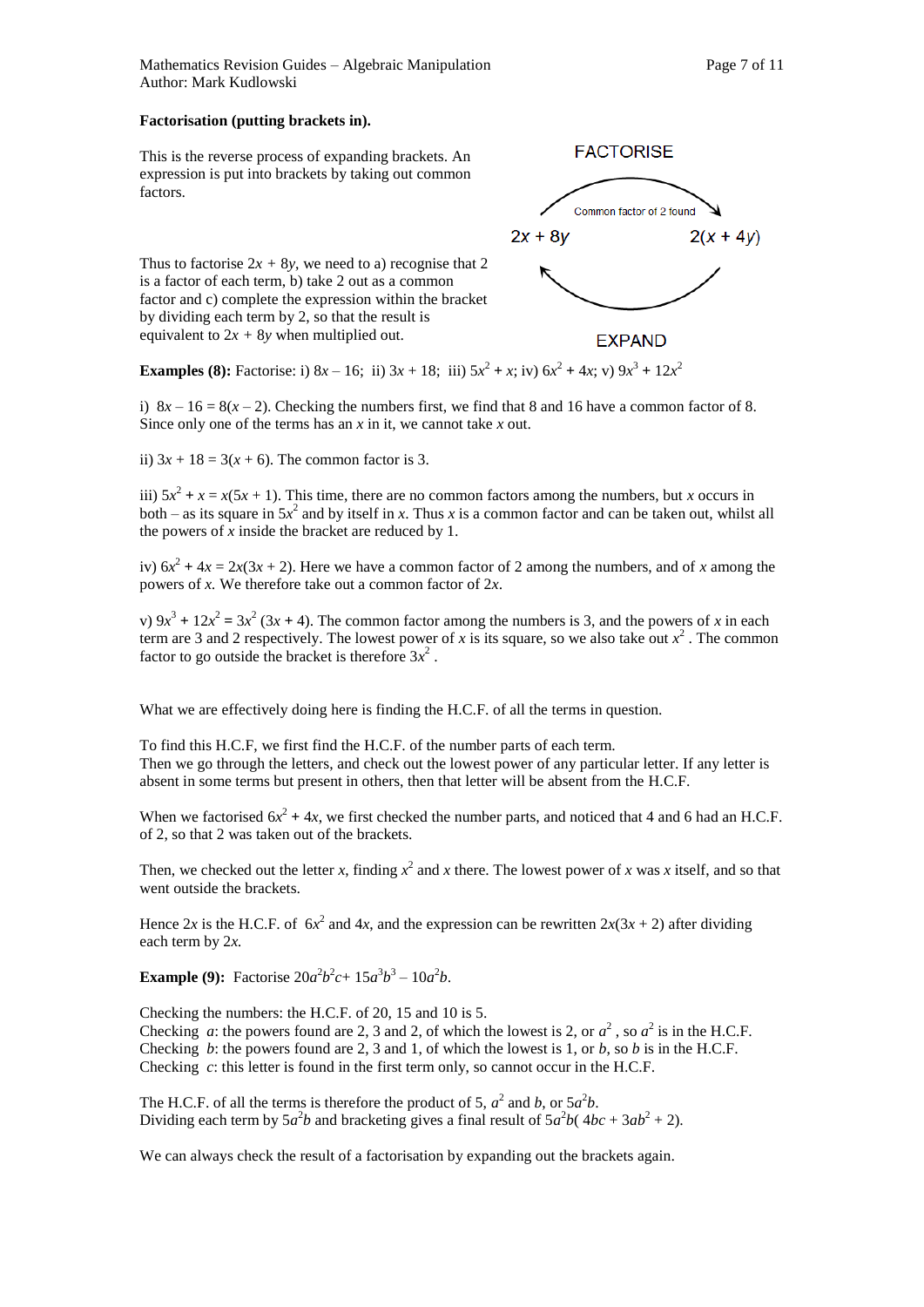#### **Algebraic substitution.**

In algebra, letters are used to represent unknown values.

If we replace the letter *x* with the number 5 in the expression  $2x + 3$ , we have  $2 \times 5 + 3$ , or 13. In other words, we have **substituted** 5 for *x* in the expression.

**Example (10):** Substitute  $x = 4$  into the following expressions and evaluate them :

i)  $3x + 5$ ; ii)  $1 - 2x$ ; iii)  $3x^2$ ; iv)  $(3x)^2$ i)  $3x + 5 = 3 \times 4 + 5 = 17$ . ii)  $1 - 2x = 1 - 2 \times 4 = -7$ . iii)  $3x^2 = 3 \times 4^2 = 3 \times 16 = 48$ . (only the 4 is squared) iv)  $(3x)^2 = (3 \times 4)^2 = 12^2 = 144$ . (entire bracketed expression is squared)

**Example (11):** Substitute  $a = 3$  and  $b = -5$  into the following expressions and evaluate them;

i)  $3a + 2b$ ; ii)  $5a - b$ ; iii)  $2ab$ ; iv)  $a^2 + b^2$ ; v)  $ab^2$ ; vi)  $(ab)^2$ ;

i)  $3a + 2b = (3 \times 3) + (2 \times -5) = 9 - 10 = -1$ . ii)  $5a - b = (5 \times 3) - (-5) = 15 + 5 = 20$ . iii)  $2ab = 2 \times 3 \times (-5) = -30$ . iv)  $a^2 + b^2 = 3^2 + (-5)^2 = 9 + 25 = 34$  (negative numbers have positive squares) v)  $ab^2 = 3 \times (-5)^2 = 75$  (only *b* is squared) vi)  $(ab)^2 = (3 \times (-5))^2 = (-15)^2 = 225$  (entire bracketed expression is squared)

Be careful with expressions having square roots:

**Example (12):** If  $a = 16$  and  $b = 9$ , evaluate i)  $\sqrt{a+b}$ ; ii)  $\sqrt{a+b}$ .

i)  $\sqrt{a+b} = \sqrt{16+9} = \sqrt{25} = 5$ . (The entire expression  $a+b$  is enclosed within the square root) ii)  $\sqrt{a+b} = \sqrt{16+9} = 13$ . (Only the term *a* is inside the square root)

It is also possible to substitute an expression for a letter.

Take the expression  $3x + 4y$ ; if we are also given that  $y = 2x$ , we can simplify the expression to  $3x + 4(2x) = 3x + 8x = 11x$ .

This technique is used when solving more difficult simultaneous equations.

**Example (13):** Re-express  $x^2 + 3xy + 2y$  entirely in terms of *x*, given that  $y = 2x - 1$ .

We replace every occurrence of *y* in the original expression with the expression  $2x - 1$ .

Thus,  $x^2 + 3xy + 2y = x^2 + 3x(2x - 1) + 2(2x - 1)$  (substituting  $y = 2x - 1$ )

Then we collect and simplify;  $x^2 + 3x(2x - 1) + 2(2x - 1) = x^2 + 6x^2 - 3x + 4x - 2 = 7x^2 + x - 2$ .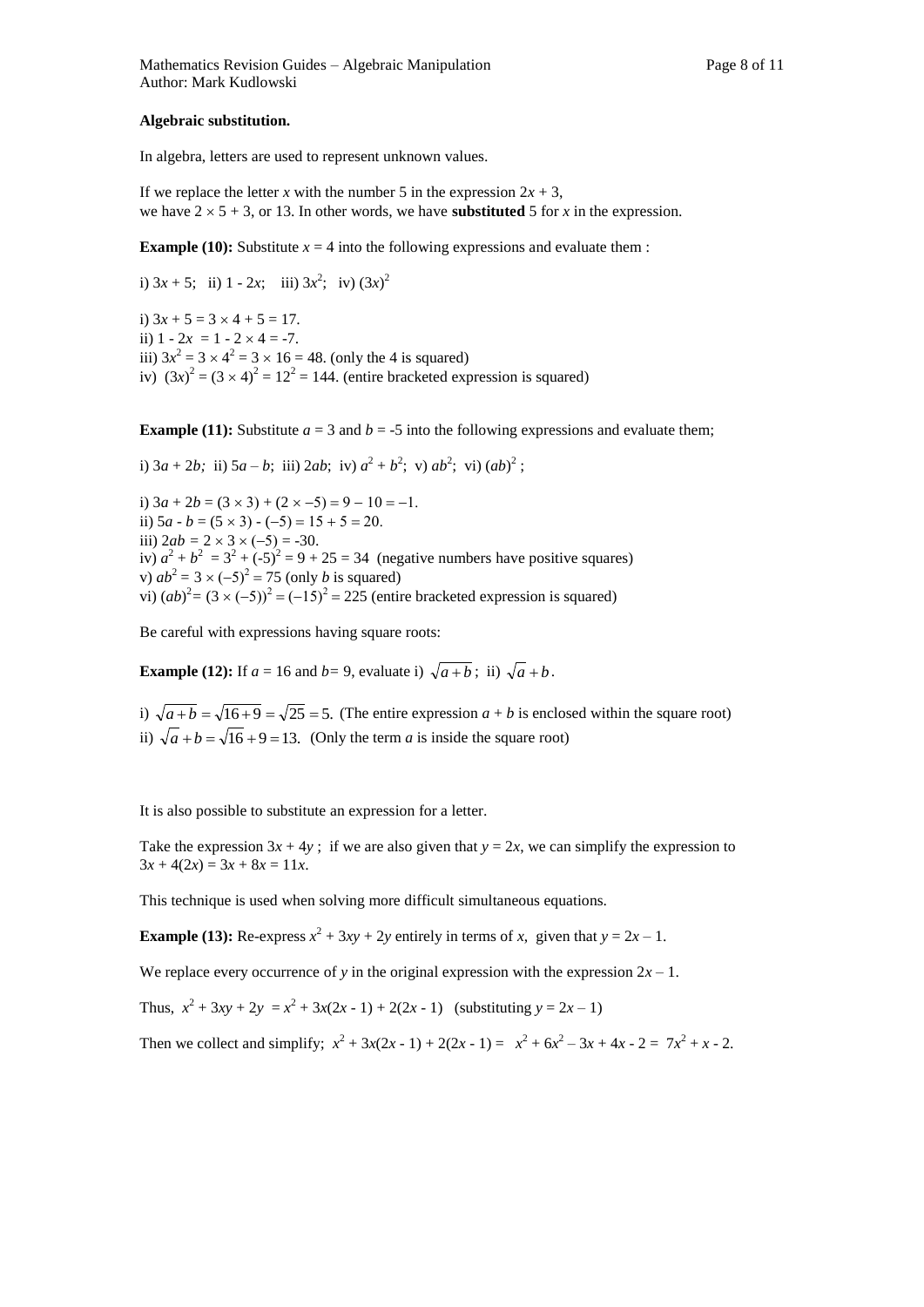#### **Algebraic fractions.**

Algebraic fractions are handled in the same way as fractions in regular arithmetic.

When adding and subtracting, we need to find the L.C.M. of the denominators (bottom lines) so as to create equivalent fractions. Letters are handled as numbers, so that the L.C.M. of  $3x$  and  $x^2$  is  $3x^2$ .

Other examples: the L.C.M. of  $4a^2b^2$  and  $6ab^3$  is  $12a^2b^3$ .

We begin with the numbers: the L.C.M. of 4 and 6 is 12. With the letters, the L.C.M. is simply the highest power of each letter, so the L.C.M. of  $a^2$  and  $a$  is  $a^2$ , whilst the L.C.M. of  $b^2$  and  $b^3$  is  $b^3$ .

**Examples (14):** Evaluate i) 5 10  $\frac{a}{b} + \frac{b}{c}$ ; ii) *a a* 4 5  $\frac{2a}{1} - \frac{4}{1}$ ; iii) *x y* 5 3  $\frac{2}{1} + \frac{5}{1}$ ; iv)  $a^2$  *a*  $\frac{5}{a^2} - \frac{3}{a}$ 

i) The L.C.M. of the denominators is 10, so we need to convert 5  $\frac{a}{b}$  to the equivalent form 10 2 2 2 5  $\frac{a}{2} \times \frac{2}{2} = \frac{2a}{12}$ .  $\frac{a}{a} + \frac{b}{b} = \frac{2a}{b} + \frac{b}{c} = \frac{2a+b}{c}$ 

Hence 
$$
\frac{a}{5} + \frac{b}{10} = \frac{2a}{10} + \frac{b}{10} = \frac{2a+b}{10}
$$

ii) The L.C.M. here is 5*a*, so we say *a a a a a* 5  $\overline{c}$ 5  $\frac{2a}{2} \times \frac{a}{2} = \frac{2a^2}{2}$  and *a* 5*a* 20 5  $\frac{4}{2} \times \frac{5}{4} = \frac{20}{4}$ 

Thus *a a a a a a a* 5  $2a^2 - 20$ 5 20 5 4 2 5  $\frac{2a}{5} - \frac{4}{5} = \frac{2a^2}{5} - \frac{20}{5} = \frac{2a^2 - 20}{5}$ 

(With practice, the conversion into equivalent forms can be done mentally.)

iii) This time the L.C.M. is 3*xy* so we continue with *xy*  $x + 2y$ *xy x xy y x y* 3  $15x + 2$ 3 15 3 5 2 3  $\frac{2}{2} + \frac{5}{2} = \frac{2y}{2} + \frac{15x}{2} = \frac{15x + 2y}{2}$ 

iv) The. L.C.M. is  $a^2$  here:  $\frac{5}{a^2} - \frac{3}{a} = \frac{5}{a^2} - \frac{3a}{a^2} = \frac{5-3}{a^2}$ 5 3 5 3  $a$  5 - 3  $a$ *a a a a a a a*  $-\frac{3}{2} = \frac{5}{2} - \frac{3a}{2} = \frac{5-3a}{2}$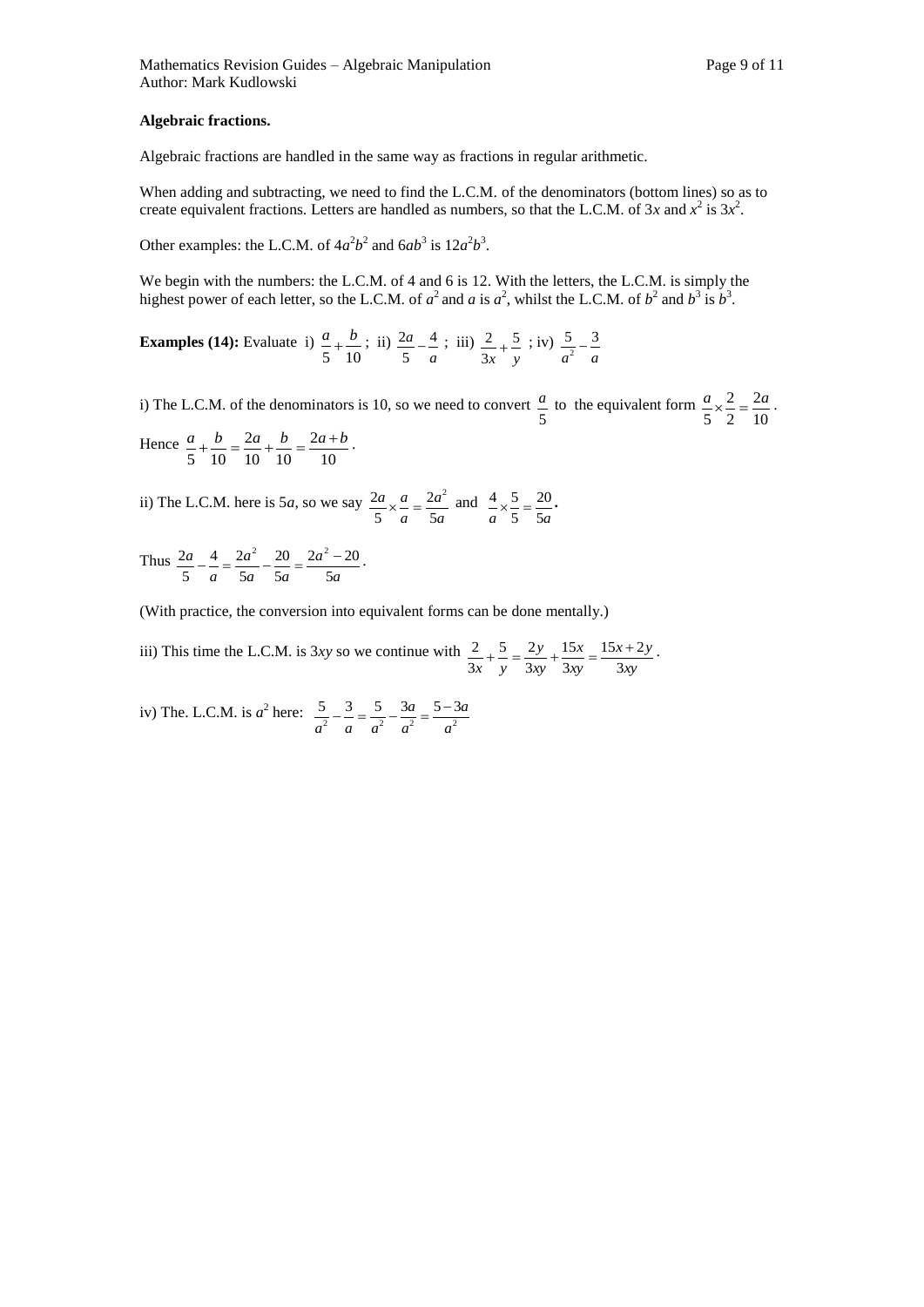Multiplication and division are equally straightforward – take out common factors from the result if necessary.

**Examples (15)**: Evaluate the following: i)  $\frac{2}{2} \times \frac{1}{3}$  $\frac{a+b}{2} \times \frac{c}{3}$ ; ii)  $\frac{3a}{5b} \times \frac{2b}{9}$ 2 5  $3a \t2b$ *b*  $\frac{a}{b} \times \frac{2b}{c}$ ; iii) *a a* 4 5 2  $\frac{3a}{4}$  ÷

i) 
$$
\frac{a+b}{2} \times \frac{c}{3} = \frac{c(a+b)}{6}
$$

ii)  $\frac{3\pi}{5b} \times \frac{2\pi}{9} = \frac{3\pi}{5b} \times \frac{2\pi}{9} = \frac{3\pi}{15}$ 2 9 2 5 3 9 2 5 3 3 *b a b b a b*  $\frac{a}{b} \times \frac{2b}{c} = \frac{3a}{b} \times \frac{2b}{c} =$ g  $\times \frac{2l}{\epsilon}$  $\ell$  $\times \frac{2b}{\sqrt{2}} = \frac{3a}{\sqrt{2}} \times \frac{2b}{\sqrt{2}} = \frac{2a}{\sqrt{2}}$  (We have cancelled out both the number 3 and the letter *b*.)

iii) 
$$
\frac{3a}{2} \div \frac{5}{4a} = \frac{3a}{12} \times \frac{^{2}4a}{5} = \frac{6a^{2}}{5}
$$
 (We have cancelled out 2.)

It must be emphasised that only **factors** can be cancelled out in this manner, *never* **terms**.

The working 
$$
\frac{(x+4)(2x-7)}{(x+4)(x-4)} = \frac{(2x-7)}{(x-4)}
$$
 is correct, because  $(x + 4)$  is a factor of both the top and

bottom lines of the left-hand expression.

By contrast, the working  $\frac{(2y+7)}{(2y+7)} = \frac{2y+7}{7}$  $5x + 4$  $(2y+7)$  $\frac{(5x+2y+4)}{2} = \frac{5x+1}{2}$  $\overline{+}$  $+2y+4$  5x *y*  $\frac{x+2y+4}{y} = \frac{5x+4}{x}$  is nonsense, because, although 2*y* is present in

both the top and bottom lines of the left-hand side, it occurs as a term only, and is not a factor.

We **cannot** cancel here !